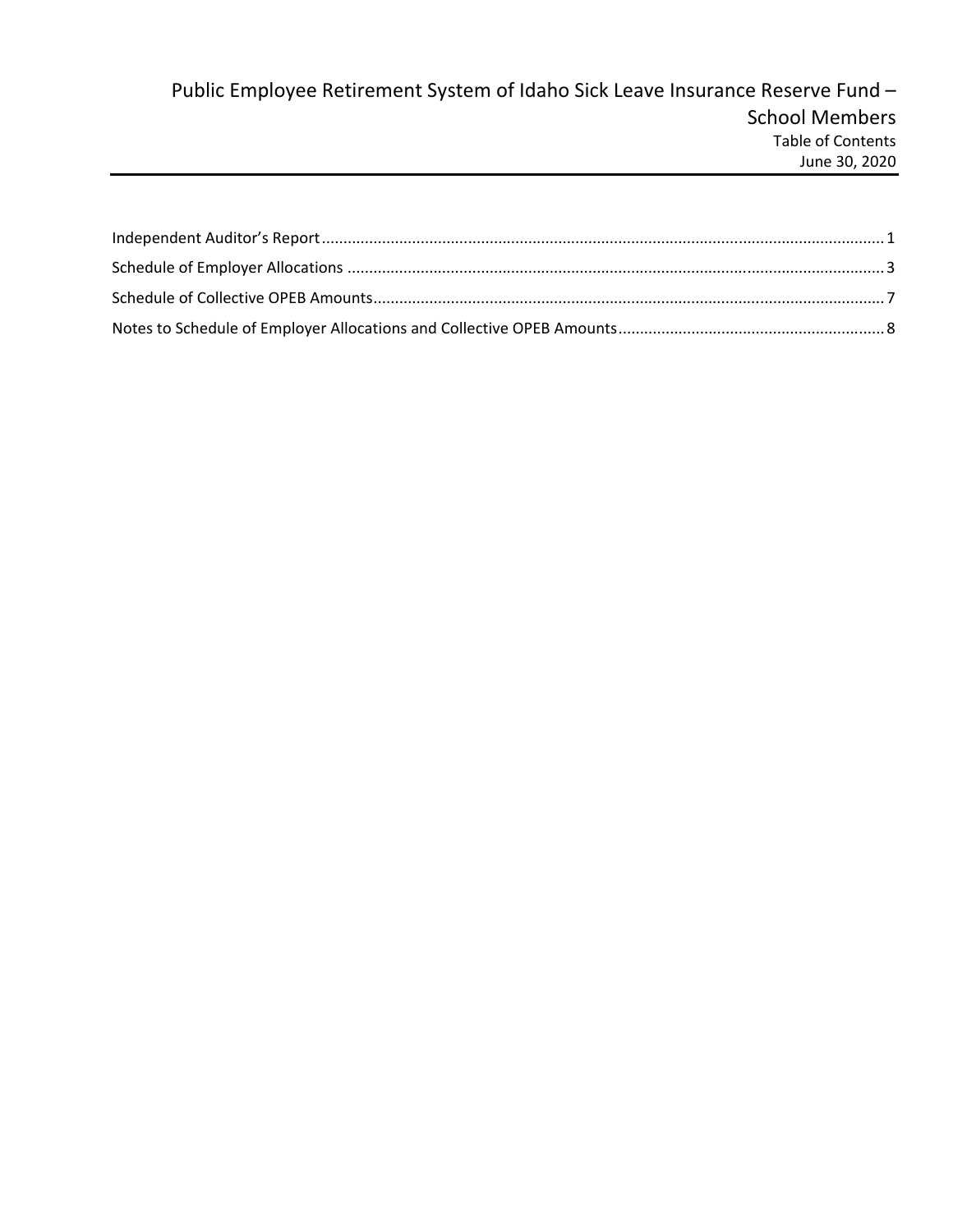

**CPAs & BUSINESS ADVISORS** 

#### **Independent Auditor's Report**

To the Retirement Board Public Employee Retirement System of Idaho Boise, Idaho

# **Report on Schedule of Allocations and Net Other Postemployment Benefit (OPEB) Amounts by Employer**

We have audited the accompanying schedule of employer allocations of Public Employee Retirement System of Idaho Sick Leave Insurance Reserve Fund – School Members (the Fund) as of and for the year ended June 30, 2020, and related notes. We have also audited the totals for the columns titled net OPEB liability (asset), total deferred outflows of resources, total deferred inflow of resources and plan OPEB expense (expense offset) (specified column totals) included in the accompanying schedule of collective OPEB amounts (collectively the Schedules) of the Fund as of and for the year ended June 30, 2020, and related notes.

#### **Management's Responsibility for the Schedules**

Management is responsible for the preparation and fair presentation of the Schedules in accordance with accounting principles generally accepted in the United States of America; this includes design, implementation, and maintenance of internal control relevant to the preparation and fair presentation of the Schedules that is free from material misstatement, whether due to fraud or error.

#### **Auditor's Responsibility**

Our responsibility is to express opinions on the schedules of employer allocations and specified column totals included in the schedule of collective OPEB amounts based on our audit. We conducted our audit in accordance with auditing standards generally accepted in the United States of America. Those standards require that we plan and perform the audit to obtain reasonable assurance about whether the schedule of employer allocations and specified column totals included in the schedule of collective OPEB amounts are free from material misstatement.

An audit involves performing procedures to obtain audit evidence about the amounts and disclosures in the schedule of employer allocations and specified column totals included in the schedule of collective OPEB amounts. The procedures selected depend on the auditor's judgment, including the assessment of the risks of material misstatement of the schedule of employer allocations and specified column totals included in the schedule of collective OPEB amounts, whether due to fraud or error. In making those risk assessments, the auditor considers internal control relevant to the entity's preparation and fair presentation of the schedule of employer allocations and specified column totals included in the schedule of collective OPEB amounts in order to design audit procedures that are appropriate in the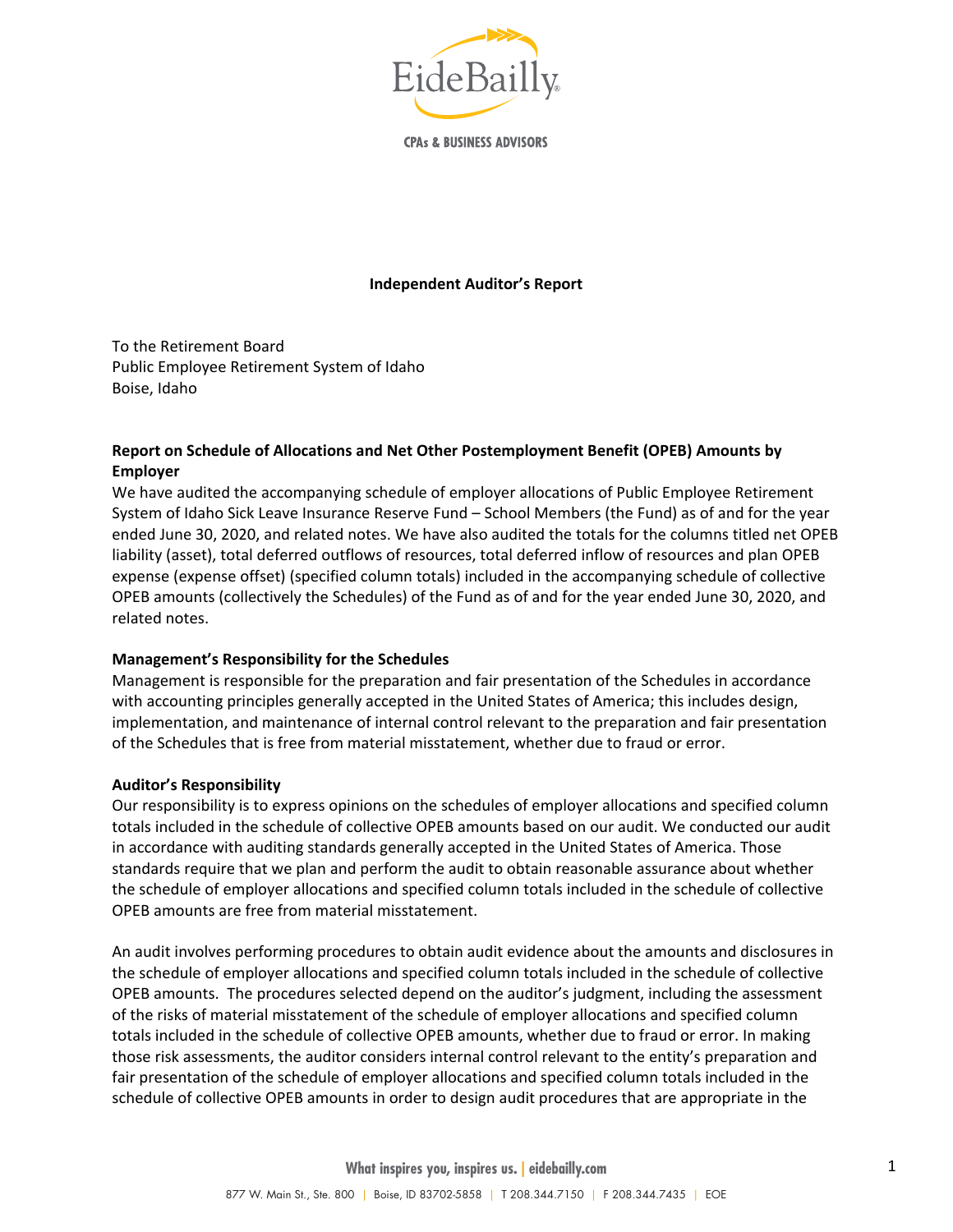circumstances, but not for the purpose of expressing an opinion on the effectiveness of the Fund's internal control. Accordingly, we express no such opinion. An audit also includes evaluating the appropriateness of accounting policies used and the reasonableness of significant accounting estimates made by management, as well as evaluating the overall presentation of the schedule of employer allocations and specified column totals included in the schedule of collective OPEB amounts.

We believe that the audit evidence we have obtained is sufficient and appropriate to provide a basis for our audit opinions.

#### **Opinions**

In our opinion, the Schedules referred to above present fairly, in all material respects, the employer allocations and net OPEB liability (asset), total deferred outflows of resources, total deferred inflow of resources, and plan OPEB expense (expense offset) for the total of all participating entities for the Fund as of and for the year ended June 30, 2020, in accordance with accounting principles generally accepted in the United States of America.

#### **Other Matters**

We have audited, in accordance with auditing standards generally accepted in the United States of America, the financial statements of Public Employee Retirement System of Idaho (the System) as of and for the year ended June 30, 2020, and our report thereon, dated October 20, 2020, expressed an unmodified opinion on those financial statements.

# **Restriction on Use**

Our report is intended solely for the information and use of the Fund's management, the System's retirement board, fund employers and their auditors and is not intended to be and should not be used by anyone other than these specified parties.

sde Sailly LLP

Boise, Idaho October 20, 2020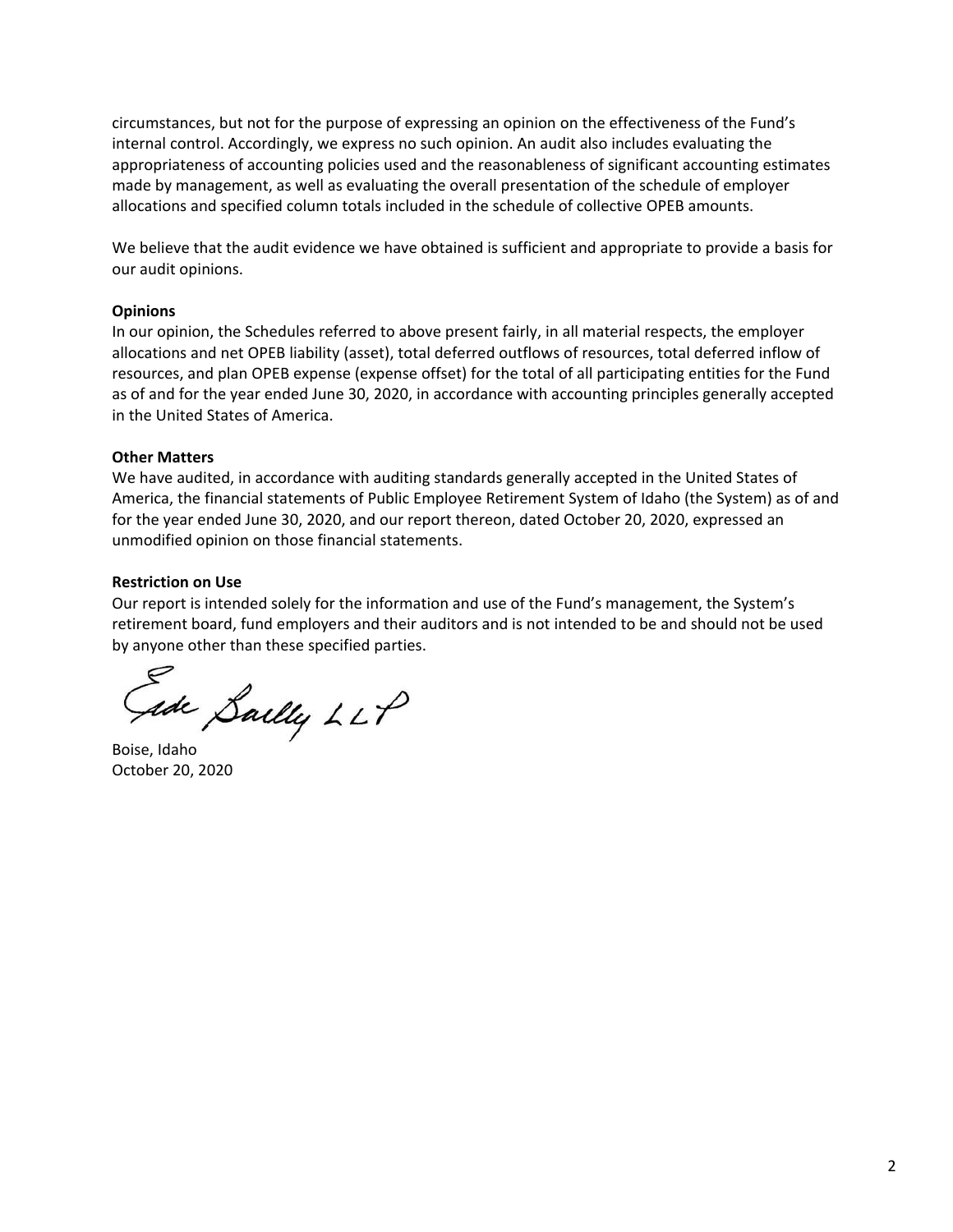Public Employee Retirement System of Idaho Sick Leave Insurance Reserve Fund – School Members Schedule of Employer Allocations

June 30, 2020

|                                       | <b>Employer</b><br><b>Contributions</b> | Proportionate<br><b>Share</b> |
|---------------------------------------|-----------------------------------------|-------------------------------|
| <b>Public Schools</b>                 |                                         |                               |
| Aberdeen School Dist                  | \$<br>24,887                            | 0.002775609                   |
| Alturas International Academy         | 8,378                                   | 0.000934385                   |
| American Falls Sd                     | 45,903                                  | 0.005119491                   |
| American Heritage Charter School      | 8,921                                   | 0.000994945                   |
| Another Choice Virtual Charter School | 12,786                                  | 0.001426003                   |
| Anser of Idaho Inc                    | 10,849                                  | 0.001209972                   |
| Arbon School Dist                     | 1,049                                   | 0.000116993                   |
| Avery School Dist                     | 924                                     | 0.000103052                   |
| <b>Basin School District</b>          | 13,138                                  | 0.001465261                   |
| Bear Lake School Dist                 | 33,869                                  | 0.003777358                   |
| Bingham Academy                       | 4,290                                   | 0.000478457                   |
| Blackfoot Charter Comm Learning Ctr   | 10,915                                  | 0.001217333                   |
| <b>Blackfoot School Dis</b>           | 103,847                                 | 0.011581896                   |
| <b>Blaine Co School Dist</b>          | 205,544                                 | 0.022924006                   |
| <b>Bliss School Dist</b>              | 7,160                                   | 0.000798544                   |
| Boise Ind School Dis                  | 1,035,818                               | 0.115523190                   |
| <b>Bonneville School District</b>     | 315,850                                 | 0.035226265                   |
| <b>Boundary County Sd</b>             | 45,158                                  | 0.005036402                   |
| <b>Bruneau-Grandview Sd</b>           | 10,532                                  | 0.001174618                   |
| <b>Buhl School District</b>           | 36,684                                  | 0.004091310                   |
| <b>Butte Co School Dist</b>           | 13,279                                  | 0.001480986                   |
| Caldwell School Dist                  | 140,597                                 | 0.015680567                   |
| Camas Co School Dist                  | 7,108                                   | 0.000792744                   |
| Cambridge School Dist                 | 6,982                                   | 0.000778692                   |
| Canyon-Owyhee Sd (Cossa)              | 18,228                                  | 0.002032941                   |
| Cascade School Dist                   | 10,250                                  | 0.001143167                   |
| Cassia Co Sd                          | 141,744                                 | 0.015808490                   |
| Castleford Sd                         | 11,406                                  | 0.001272094                   |
| Challis Jt Sd                         | 12,086                                  | 0.001347933                   |
| Chief Tahgee Elementary Academy       | 7,047                                   | 0.000785941                   |
| Clark Co School Dist                  | 6,798                                   | 0.000758170                   |
| Clearwater/Orofino Jt Sd              | 43,705                                  | 0.004874351                   |
| Coeur D'Alene Charter Academy         | 19,377                                  | 0.002161087                   |
| Coeur D'Alene Sd                      | 306,021                                 | 0.034130052                   |
| Compass Public Charter School         | 21,855                                  | 0.002437455                   |
| Cottonwood Sd                         | 13,990                                  | 0.001560283                   |
| Council Valley Sd                     | 8,356                                   | 0.000931932                   |
| Culdesac Jt Sd                        | 5,464                                   | 0.000609392                   |
| Dietrich School Dist                  | 7,061                                   | 0.000787502                   |
| Elevate Academy, Inc                  | 9,357                                   | 0.001043572                   |
| <b>Emmett School Dist</b>             | 69,288                                  | 0.007727584                   |
| Falconridge Charter School            | 6,528                                   | 0.000728058                   |
| Fern-Waters Public Charter School     | 928                                     | 0.000103498                   |
| Filer School Dist                     | 45,963                                  | 0.005126183                   |
| Firth School Dist                     | 22,067                                  | 0.002461099                   |
| Forge International School            | 5,840                                   | 0.000651326                   |
| <b>Fruitland School Dist</b>          | 48,810                                  | 0.005443704                   |
|                                       |                                         |                               |

See Notes to Schedule of Employer Allocations and Collective OPEB Amounts 3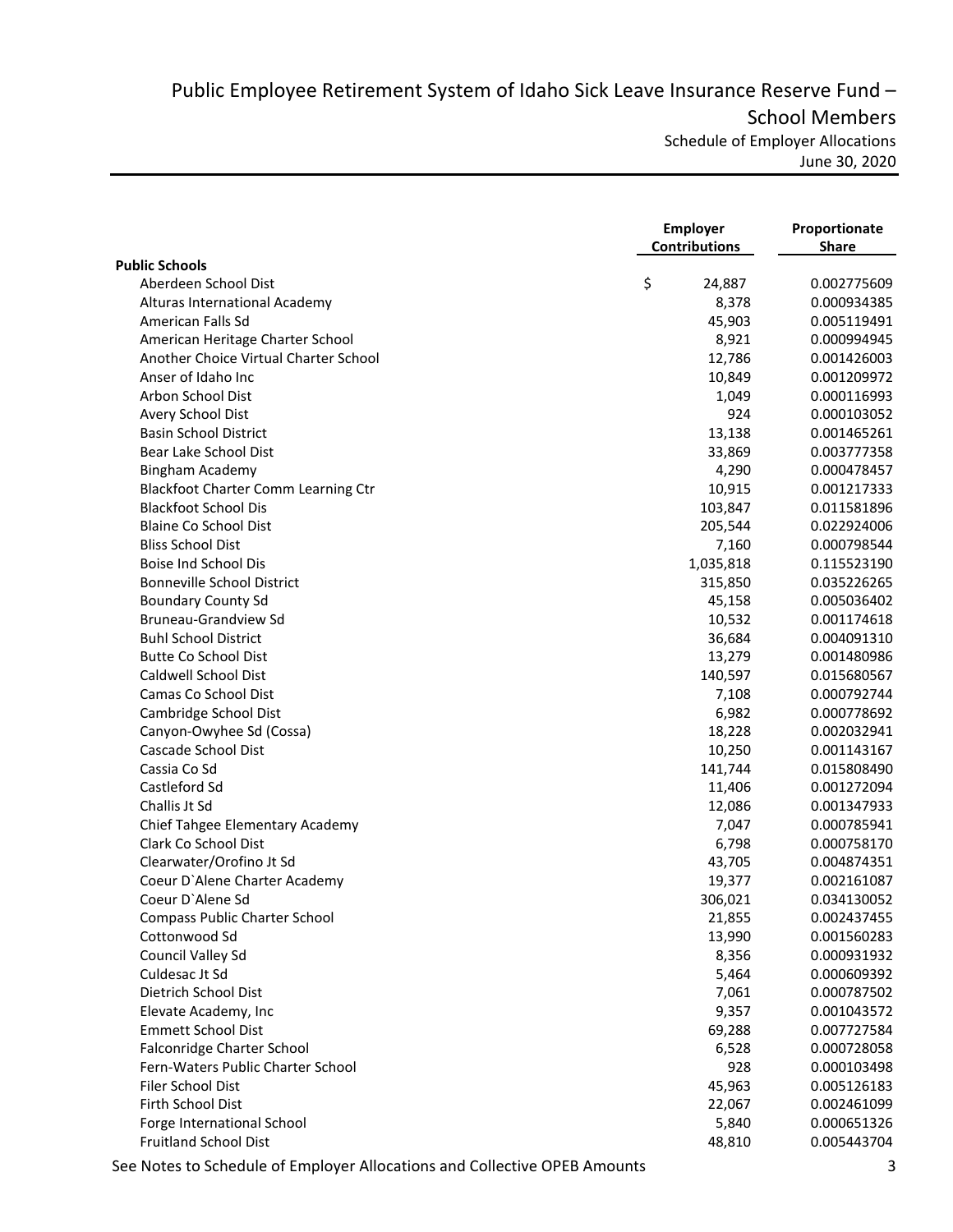Public Employee Retirement System of Idaho Sick Leave Insurance Reserve Fund – School Members Schedule of Employer Allocations June 30, 2020

|                                                | <b>Employer</b>      | Proportionate |
|------------------------------------------------|----------------------|---------------|
| <b>Public Schools continued</b>                | <b>Contributions</b> | <b>Share</b>  |
| Future Public School Inc                       | 8,007                | 0.000893008   |
| Garden Valley Sd                               | 9,408                | 0.001049260   |
| Gem Prep: Meridian, Inc                        | 6,473                | 0.000721924   |
| Gem Prep: Nampa, Inc.                          | 7,043                | 0.000785495   |
| Gem Prep: Online, LLC                          | 11,995               | 0.001337784   |
| Gem Prep: Pocatello Inc.                       | 5,077                | 0.000566230   |
| Genesee School Dist                            | 13,719               | 0.001530059   |
| Glenns Ferry Jt Sd                             | 16,216               | 0.001808546   |
| Gooding Jt Sd                                  | 38,648               | 0.004310352   |
| Grace School Dist                              | 16,762               | 0.001869440   |
| Hagerman Jt Sd                                 | 10,228               | 0.001140713   |
| Hansen School Dist                             | 12,986               | 0.001448309   |
| Heritage Academy                               | 5,389                | 0.000601027   |
| Heritage Community Charter School              | 10,813               | 0.001205957   |
| Highland Jt Sd                                 | 8,039                | 0.000896577   |
| Homedale School Dist                           | 26,826               | 0.002991863   |
| Horseshoe Bend Sd                              | 10,725               | 0.001196143   |
| I Succeed Virtual High School                  | 8,815                | 0.000983123   |
| Id Assn of School Administrators               | 1,243                | 0.000138630   |
| Id High Sch Activity Assn                      | 2,703                | 0.000301461   |
| Idaho Arts Charter School                      | 24,512               | 0.002733786   |
| Idaho Bureau of Ed Svcs for the Deaf and Blind | 25,566               | 0.002851337   |
| Idaho College And Career Readiness Academy     | 4,194                | 0.000467750   |
| Idaho Digital Learning Academy                 | 22,241               | 0.002480505   |
| <b>Idaho Education Assn</b>                    | 12,150               | 0.001355071   |
| Idaho Falls Sd                                 | 283,377              | 0.031604601   |
| Idaho School Boards Assn                       | 4,897                | 0.000546155   |
| Idaho School District Council                  | 550                  | 0.000061341   |
| Idaho Science & Technology Charter School      | 9,197                | 0.001025727   |
| Idaho Virtual Academy                          | 31,101               | 0.003468647   |
| Idaho Virtual Education Partners, Inc.         | 13,528               | 0.001508757   |
| Inspire Virtual Charter School                 | 13,967               | 0.001557718   |
| Jerome School Dist                             | 108,604              | 0.012112437   |
| Kamiah Jt Sd                                   | 14,502               | 0.001617386   |
| Kellogg School District                        | 40,153               | 0.004478202   |
| Kendrick School Dist                           | 10,728               | 0.001196477   |
| Kimberly School Dist                           | 56,862               | 0.006341731   |
| Kootenai Bridge Academy                        | 5,328                | 0.000594224   |
| Kootenai School District                       | 9,956                | 0.001110377   |
| Kootenai Technical Education Campus            | 4,803                | 0.000535671   |
| Kuna Jt Sd                                     | 141,754              | 0.015809606   |
| Lake Pend Oreille Sch Dist                     | 128,283              | 0.014307206   |
| Lakeland School Dist                           | 141,219              | 0.015749938   |
| Lapwai School Dist                             | 28,744               | 0.003205774   |
| Legacy Public Charter School                   | 6,448                | 0.000719136   |
| Lewiston Independ Sd                           | 182,381              | 0.020340673   |
| Liberty Charter School Inc                     | 9,032                | 0.001007325   |
| Mackay School Dist                             | 6,964                | 0.000776684   |
|                                                |                      |               |

See Notes to Schedule of Employer Allocations and Collective OPEB Amounts 4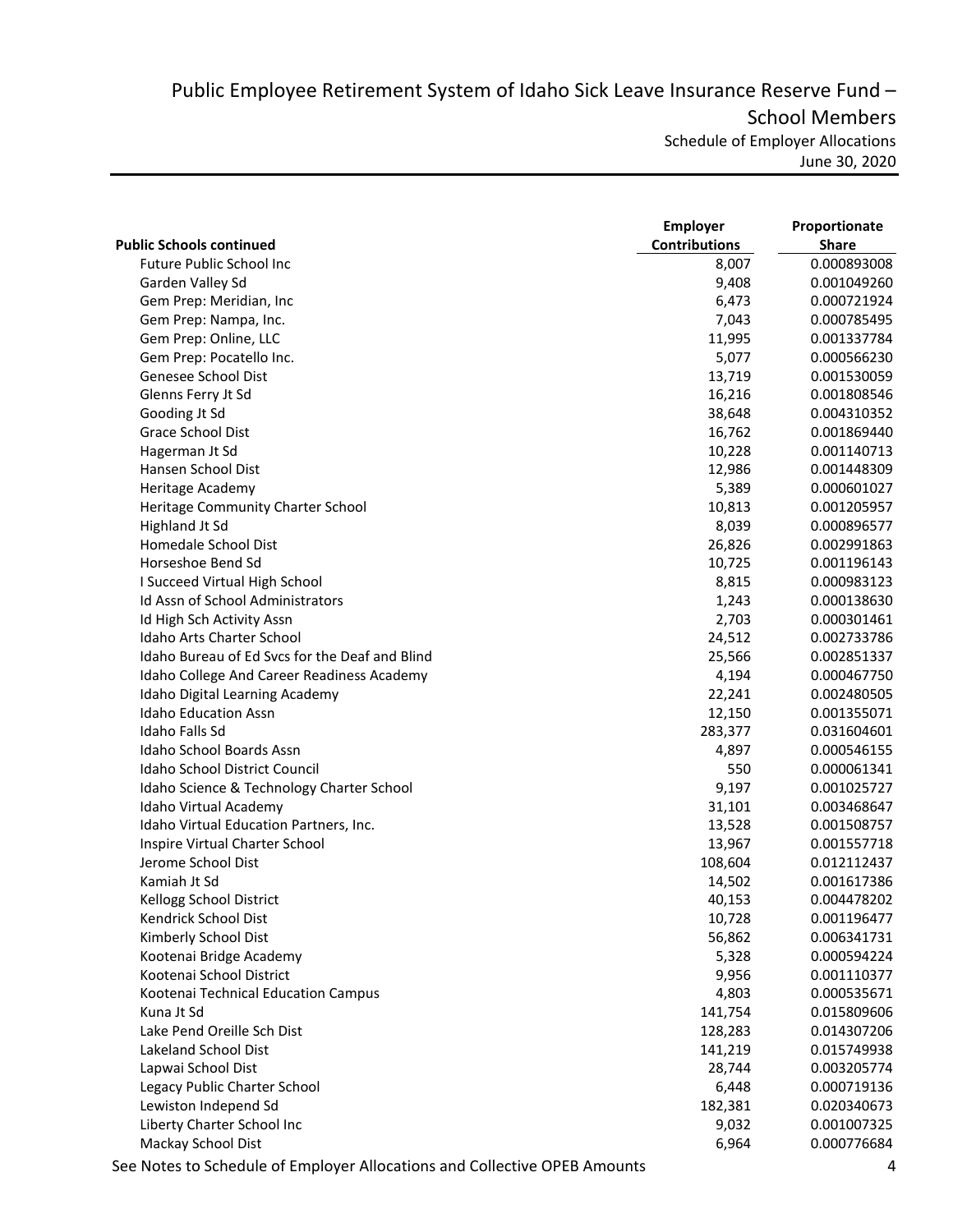Public Employee Retirement System of Idaho Sick Leave Insurance Reserve Fund – School Members Schedule of Employer Allocations

June 30, 2020

| <b>Public Schools continued</b>          | <b>Employer</b><br><b>Contributions</b> | Proportionate<br><b>Share</b> |
|------------------------------------------|-----------------------------------------|-------------------------------|
| Madison School Dist                      | 140,932                                 | 0.015717929                   |
| Marsh Valley Jt Sd                       | 30,153                                  | 0.003362918                   |
| <b>Marsing School Dist</b>               | 22,475                                  | 0.002506602                   |
| McCall Donnelly Sd                       | 49,276                                  | 0.005495677                   |
| Meadows Valley Sd                        | 7,079                                   | 0.000789510                   |
| Melba School Dist                        | 23,902                                  | 0.002665753                   |
| Meridian Charter High School Inc         | 7,360                                   | 0.000820849                   |
| Meridian Medical Arts Charter School     | 6,828                                   | 0.000761516                   |
| Middleton Sd                             | 92,492                                  | 0.010315491                   |
| Midvale School Dist                      | 7,089                                   | 0.000790625                   |
| Minidoka County Sd                       | 110,536                                 | 0.012327910                   |
| Monticello Montessori Charter School     | 5,186                                   | 0.000578387                   |
| <b>Moscow Charter School</b>             | 4,784                                   | 0.000533552                   |
| Moscow School Dist                       | 121,649                                 | 0.013567326                   |
| Mountain Home Sd                         | 105,530                                 | 0.011769599                   |
| <b>Mountain View School District</b>     | 41,481                                  | 0.004626312                   |
| Mullan School Dist                       | 8,850                                   | 0.000987027                   |
| Murtaugh School Dist                     | 10,728                                  | 0.001196477                   |
| Nampa School Dist                        | 391,684                                 | 0.043683915                   |
| New Plymouth Sd                          | 26,778                                  | 0.002986509                   |
| Nezperce Jt Sd                           | 7,445                                   | 0.000830329                   |
| North Gem Sd                             | 7,074                                   | 0.000788952                   |
| North Star Charter School                |                                         |                               |
|                                          | 21,442<br>6,844                         | 0.002391393                   |
| North Valley Academy Charter School      |                                         | 0.000763301                   |
| Notus School Dist                        | 13,822                                  | 0.001541546                   |
| Oneida School Dist                       | 26,971                                  | 0.003008034                   |
| Palouse Prairie Education Organization   | 5,243                                   | 0.000584744                   |
| Parma School Dist                        | 25,317                                  | 0.002823566                   |
| Pathways In Education - Nampa, Inc.      | 5,690                                   | 0.000634597                   |
| Payette River Regional Technical Academy | 4,918                                   | 0.000548497                   |
| Payette School Dist                      | 39,049                                  | 0.004355075                   |
| Peace Valley Charter                     | 6,039                                   | 0.000673520                   |
| Pleasant Valley Sd                       | 339                                     | 0.000037808                   |
| Plummer-Worley Jt Sd                     | 21,878                                  | 0.002440020                   |
| Pocatello Community Charter Sch          | 8,796                                   | 0.000981004                   |
| Pocatello School Dist                    | 396,465                                 | 0.044217134                   |
| Post Falls Sch Dist                      | 149,343                                 | 0.016655995                   |
| Potlatch School Dist                     | 21,818                                  | 0.002433328                   |
| Prairie School Dist                      | 372                                     | 0.000041489                   |
| Preston School Dist                      | 56,456                                  | 0.006296451                   |
| Project Impact Stem Academy              | 5,716                                   | 0.000637497                   |
| Richard Mckenna Charter Hi Sch           | 10,713                                  | 0.001194804                   |
| <b>Richfield School Dist</b>             | 7,876                                   | 0.000878398                   |
| <b>Rigby School Dist</b>                 | 130,537                                 | 0.014558591                   |
| Ririe School Dist                        | 18,707                                  | 0.002086363                   |
| <b>Rockland School Dist</b>              | 8,397                                   | 0.000936505                   |
| Rolling Hills Charter School             | 6,965                                   | 0.000776796                   |
| Sage International School Of Boise       | 24,590                                  | 0.002742485                   |

See Notes to Schedule of Employer Allocations and Collective OPEB Amounts 5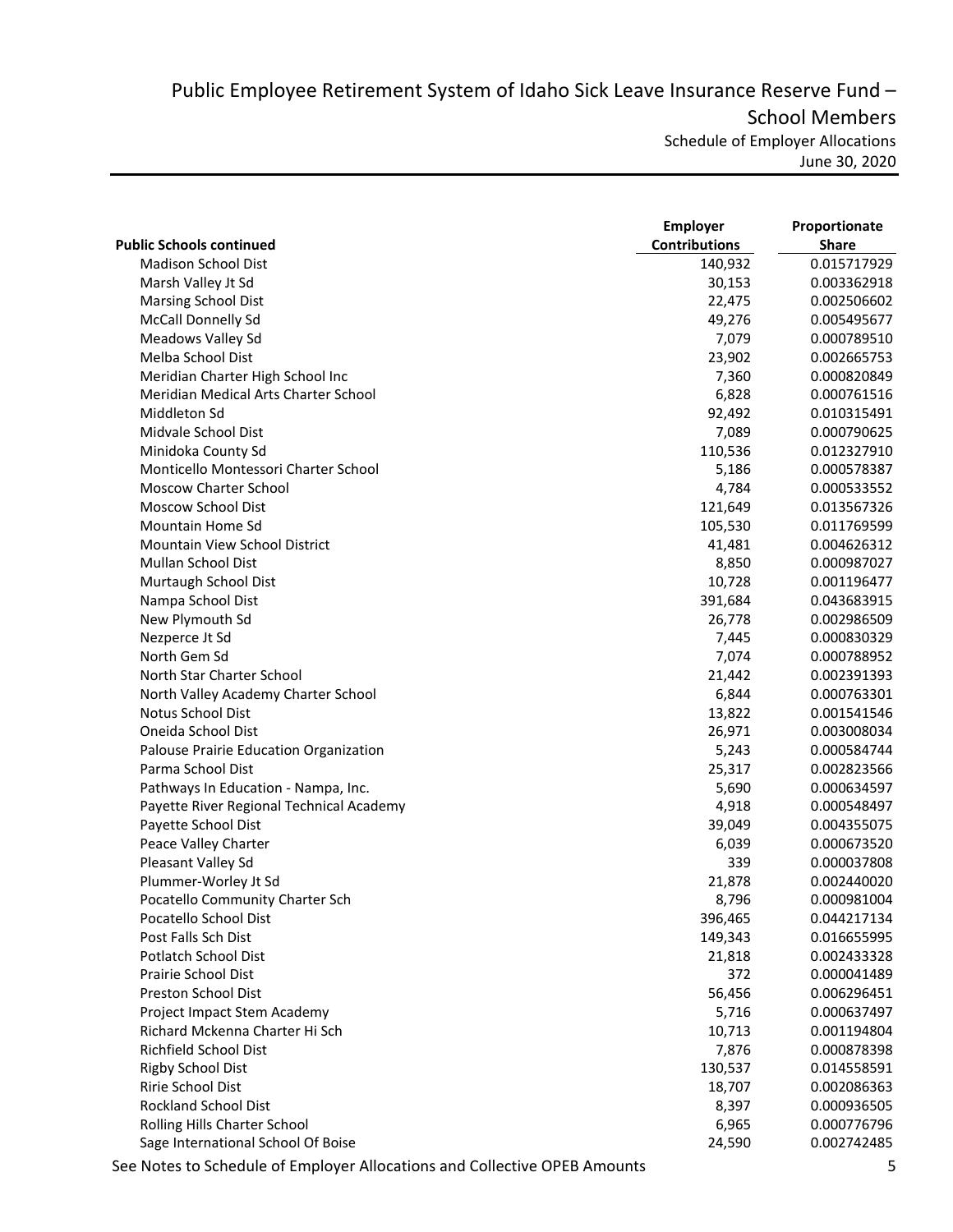Public Employee Retirement System of Idaho Sick Leave Insurance Reserve Fund – School Members Schedule of Employer Allocations June 30, 2020

|                                                                                       | <b>Employer</b>      | Proportionate |
|---------------------------------------------------------------------------------------|----------------------|---------------|
| <b>Public Schools continued</b>                                                       | <b>Contributions</b> | <b>Share</b>  |
| Salmon River Jt School Dist                                                           | 8,468                | 0.000944423   |
| Salmon School Dist                                                                    | 20,618               | 0.002299494   |
| Sandpoint Charter School                                                              | 9,051                | 0.001009444   |
| Shelley Jt Sd                                                                         | 53,474               | 0.005963873   |
| Shoshone School Dist                                                                  | 16,462               | 0.001835982   |
| Snake River Sd                                                                        | 55,831               | 0.006226746   |
| Soda Springs Sd                                                                       | 25,864               | 0.002884572   |
| South Lemhi Sd                                                                        | 4,942                | 0.000551174   |
| St Anthony Sd (Fremontcosd)                                                           | 58,886               | 0.006567465   |
| St Maries School Dist                                                                 | 34,930               | 0.003895689   |
| Stem Charter Academy                                                                  | 9,791                | 0.001091975   |
| Sugar-Salem Sd                                                                        | 36,811               | 0.004105474   |
| Swan Valley Sd                                                                        | 2,329                | 0.000259750   |
| Syringa Mountain School                                                               | 2,857                | 0.000318637   |
| Taylors Crossing Public Charter School                                                | 8,658                | 0.000965613   |
| <b>Teton School Dist</b>                                                              | 57,991               | 0.006467647   |
| The Academy, Inc.                                                                     | 11,614               | 0.001295292   |
| The Village Charter School                                                            | 8,037                | 0.000896354   |
| Thomas Jefferson Charter School                                                       | 9,825                | 0.001095767   |
| Three Creek Sd                                                                        | 320                  | 0.000035689   |
| Treasure Valley Classical Academy, Inc                                                | 6,027                | 0.000672182   |
| <b>Troy School District</b>                                                           | 11,433               | 0.001275105   |
| <b>Twin Falls Sd</b>                                                                  | 279,331              | 0.031153357   |
| Upper Carmen Charter Sch                                                              | 1,836                | 0.000204766   |
| Valley School Dist                                                                    | 18,369               | 0.002048666   |
| Vallivue School Dist                                                                  | 230,376              | 0.025693482   |
| Victory Charter School                                                                | 7,836                | 0.000873937   |
| Vision Charter School                                                                 |                      |               |
|                                                                                       | 17,901               | 0.001996471   |
| <b>Wallace School Dist</b>                                                            | 22,383               | 0.002496342   |
| Weiser School Dist                                                                    | 40,675               | 0.004536420   |
| Wendell School Dist                                                                   | 26,774               | 0.002986063   |
| West Ada County School District                                                       | 964,942              | 0.107618499   |
| West Bonner Co Sch Dist                                                               | 37,543               | 0.004187113   |
| West Jefferson Sd                                                                     | 18,304               | 0.002041417   |
| West Side Sd                                                                          | 19,002               | 0.002119264   |
| White Pine Charter School                                                             | 14,754               | 0.001645491   |
| Whitepine Jt Sch Dist                                                                 | 10,784               | 0.001202723   |
| Wilder School Dist                                                                    | 15,117               | 0.001685976   |
| <b>Grand Total: All School Employers</b><br>Totals                                    | 8,966,321            | 1.000000000   |
| Plus: Unreconciled contributions                                                      | 788                  |               |
| Total employer contributions in the Statement of Changes<br>in Fiduciary Net Position | \$<br>8,967,109      |               |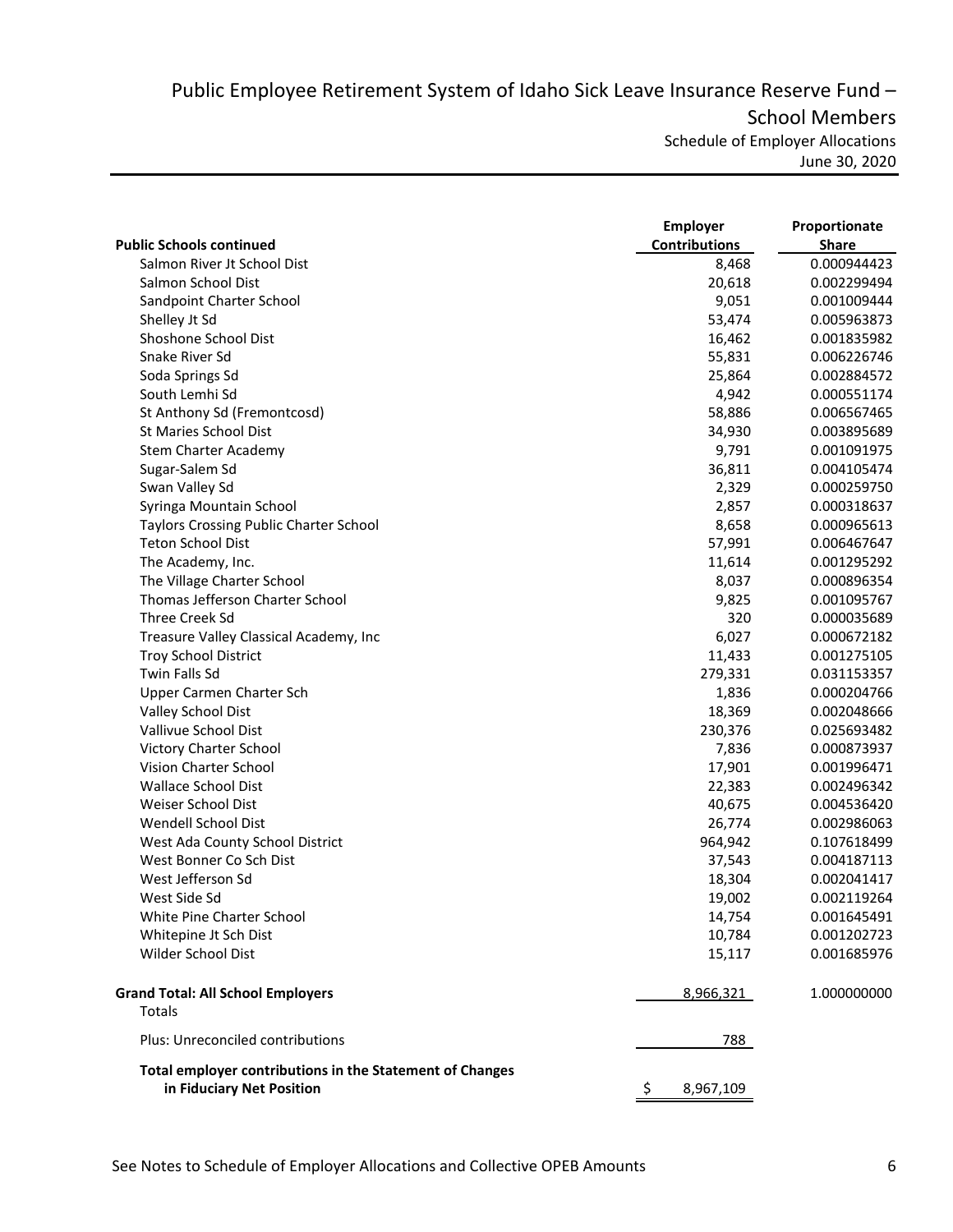# Public Employee Retirement System of Idaho Sick Leave Insurance Reserve Fund – School Members Schedule of Collective OPEB Amounts June 30, 2020

Net Difference Between Projected and Actual Investment Earnings on OPEB Plan Investments Changes of Assumptions Differences Between Expected and Actual Experience Total Deferred Outflows of Resources Excluding Employer Specific Amounts Changes of Assumptions Total Deferred Inflows of Resources Excluding Employer Specific Amounts Plan OPEB Expense (Expense offset) June 30, 2020 Net OPEB Liability (Asset) \$ 288,983 3,886,023 \$ 12,946,092 \$ 17,121,098 \$ 31,498,127 \$ 31,498,127 \$ 952,973 \$ (123,130,586) \$ **Deferred Outflows of Resources Deferred Inflows of Resources**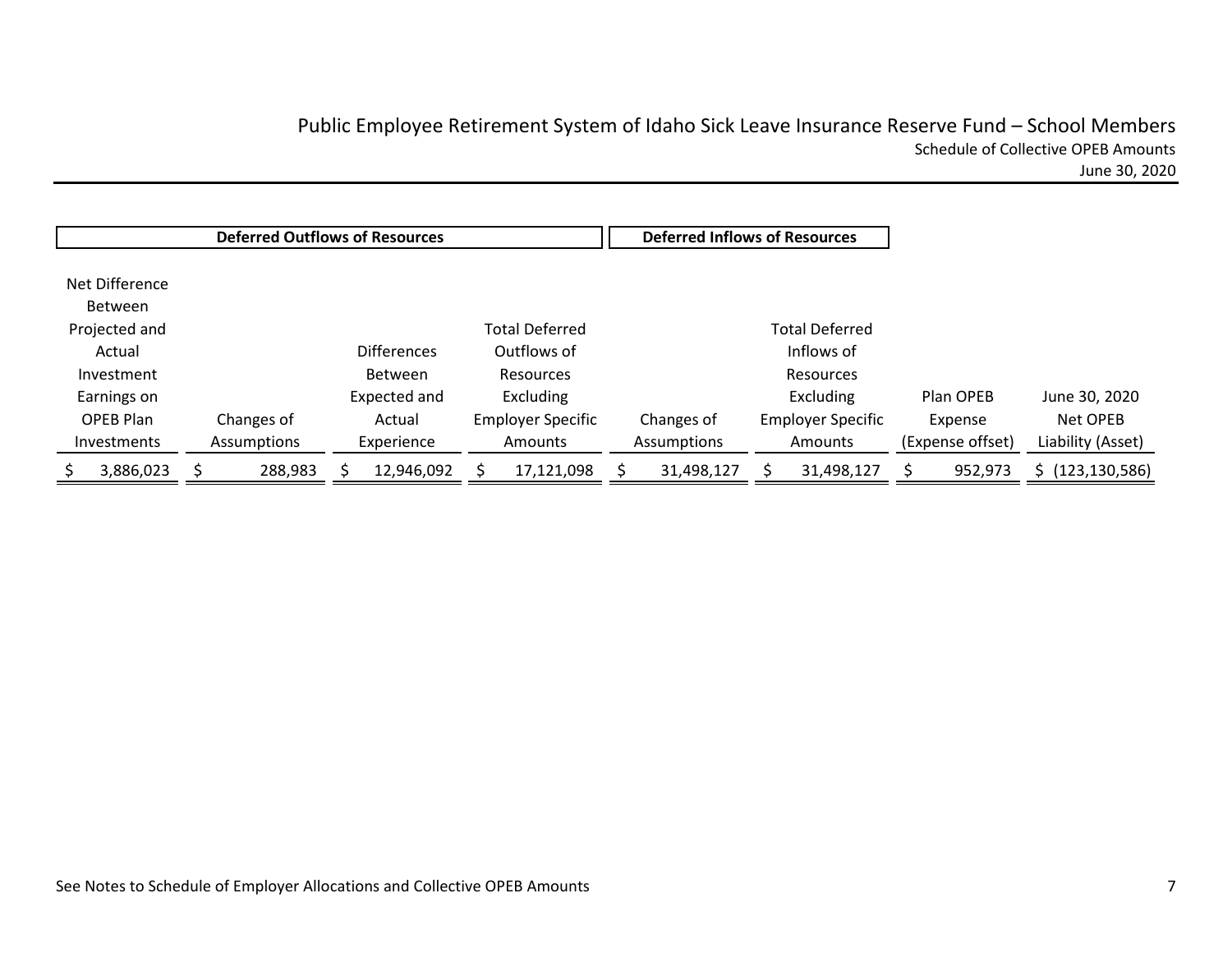# **Note 1 ‐ Significant Accounting Policies**

The Public Employee Retirement System of Idaho Sick Leave Insurance Reserve Fund – School Members (the Fund) is administered by the Public Employee Retirement System of Idaho (the System). Employer contributions to the Fund are calculated on eligible compensation for active members reported by employers.

The Schedule of Collective OPEB Amounts presents the deferred inflow of resources, deferred outflow of resources, OPEB expense (expense offset) and net OEPEB liability (asset) at the Fund level. The Schedule of Employer Allocations (collectively, the Schedules) reflects current year employer contributions and includes the following for each individual employer:

- **•** Employer name.
- The amount of employer contributing entity's contributions for the period July 1, 2019 to June 30, 2020, (the fiscal year).
- The employer contributing entity's contributions as a percentage of total employer contributions, as defined by state statute.

The Schedule of Employer Allocations has been rounded and presenting the first nine decimal places.

#### **Basis of Accounting**

Contributions for employers and the net OPEB liability (asset) are recognized on an accrual basis of accounting. The fiscal year 2020 employer contribution total used as the denominator for the allocation calculation in the schedule of employer allocations can be reconciled to the System's CAFR for the fiscal year ended June 30, 2020, as follows:

| Contributions from employers per CAFR                                       | 8.967.109 |
|-----------------------------------------------------------------------------|-----------|
| Reconciliation differences adjusted in the schedule of employer allocations | (788)     |
| Contributions per schedule of employer allocations                          | 8,966,321 |
|                                                                             |           |

#### **Use of Estimates in the Preparation of the Schedules**

The preparation of the Schedules in conformity with accounting principles generally accepted in the United States of America requires management to make estimates and assumptions that affect certain amounts and disclosures. Actual results could differ from those estimates.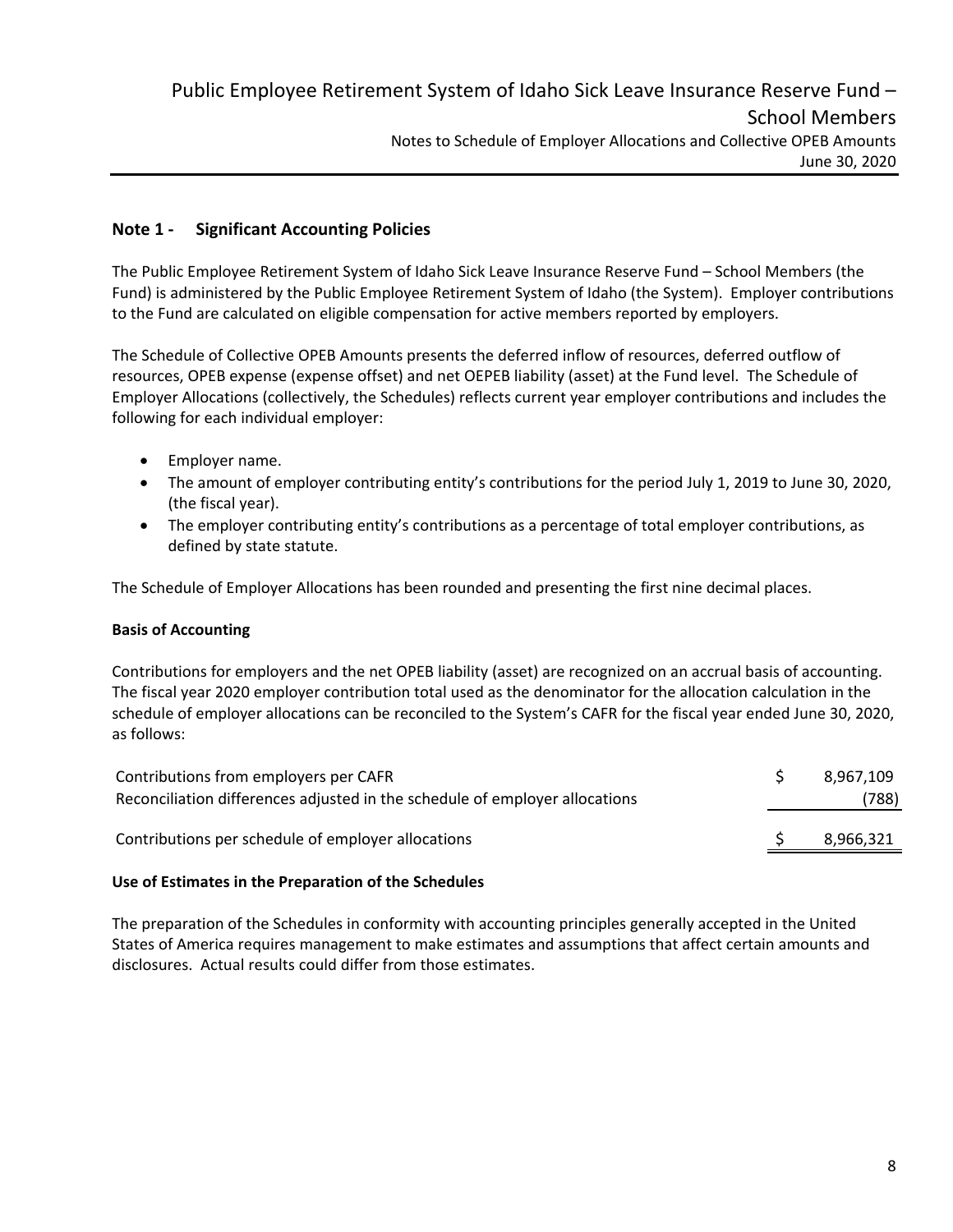## **Components of Net OPEB Liability (Asset)**

The components of the net OPEB liability (asset) of the System, for participating employers, as of June 30, 2020, are as follows:

| <b>Total OPEB liability</b><br>Fund fiduciary net position      | 232,878,651<br>356,009,237 |
|-----------------------------------------------------------------|----------------------------|
| Employers' net OPEB liability (asset)                           | (123, 130, 586)            |
| Fund fiduciary net position as a percentage of total OPEB asset | 152.87%                    |

The net OPEB liability (asset) is calculated using a discount rate of 7.05%, which is the expected rate of return on investments reduced by investment expenses. The OPEB total was determined by an actuarial valuation as of July 1, 2020. Actuarial valuation involves estimates of the reported amounts and assumptions about the probability of occurrence of events far into the future. Amounts determined regarding the OPEB total are subject to continual revision as actual results are compared with past expectations and new estimates are made about the future.

## **Actuarial Assumptions**

The following are the actuarial assumptions and the entry age normal cost method, applied to all periods included in the measurement:

| Inflation                   | 3.00 percent |
|-----------------------------|--------------|
| Salary increases            | 3.75 percent |
| Salary inflation            | 3.75 percent |
| Investment rate of return** | 7.05 percent |
| Health care trend rate      | $N/A^*$      |

\* Health care trend rate is not applicable as the benefit is based on the unused sick leave hours at retirement and is calculated as a fixed dollar amount that can be applied to premiums.

\*\* net of OPEB plan investment expenses

The long‐term expected rate of return on OPEB Fund investments was determined using the building block approach and a forward‐looking model in which best estimate ranges of expected future real rates of return (expected returns, net of OPEB plan investment expense and inflation) are developed for each major asset class. These ranges are combined to produce the long‐term expected rate of return by weighing the expected future real rates of return by the target asset allocation percentage and by adding expected inflation.

Even though history provides a valuable perspective for setting the investment return assumption, the approach used builds upon the latest capital market assumptions. The assumptions and the System's formal policy for asset allocation are shown below. The formal asset allocation policy is more conservative than the current allocation of the System's assets. The best-estimate range for the long-term expected rate of return is determined by adding expected inflation to expected long‐term real returns and reflecting expected volatility and correlation.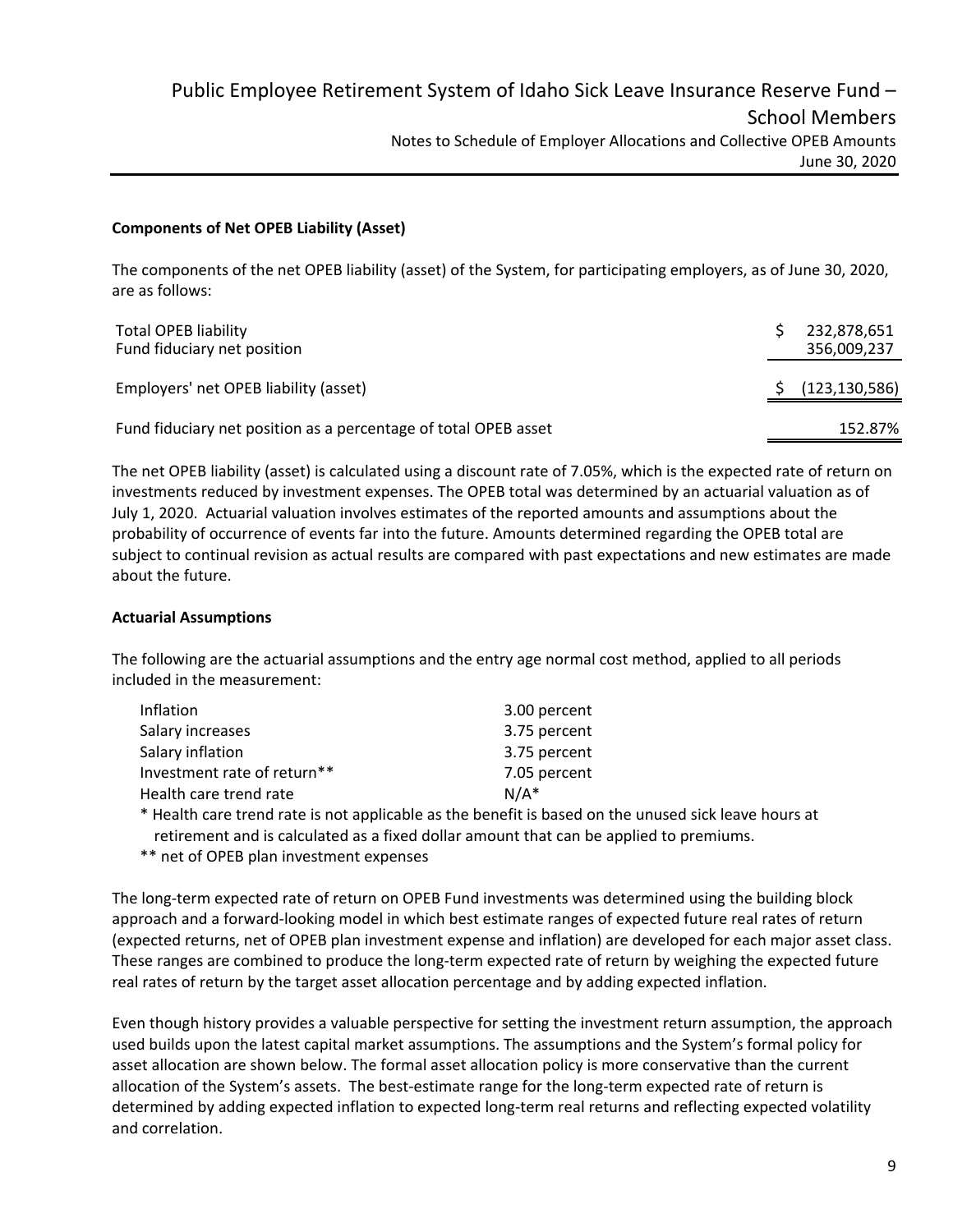| <b>Capital Market Assumptions from Callen 2020</b>                                  |            |                           |              |  |  |
|-------------------------------------------------------------------------------------|------------|---------------------------|--------------|--|--|
|                                                                                     |            | Long-Term                 | Long-Term    |  |  |
|                                                                                     |            | Expected                  | Expected     |  |  |
|                                                                                     | Target     | Nominal Rate Real Rate of |              |  |  |
| <b>Asset Class</b>                                                                  | Allocation | of Return                 | Return       |  |  |
|                                                                                     |            | (Arithmetic)              | (Arithmetic) |  |  |
| Core Fixed Income                                                                   | 30.00%     | 2.80%                     | 0.55%        |  |  |
| <b>Broad US Equities</b>                                                            | 55.00%     | 8.55%                     | 6.30%        |  |  |
| Developed Foreign Equities                                                          | 15.00%     | 8.70%                     | 6.45%        |  |  |
| <b>Assumed Inflation - Mean</b>                                                     |            | 2.25%                     | 2.25%        |  |  |
| <b>Assumed Inflation - Standard Deviation</b>                                       |            | 1.50%                     | 1.50%        |  |  |
| Portfolio Arithmetic Mean Return                                                    |            | 6.85%                     | 4.60%        |  |  |
| <b>Portfolio Standard Deviation</b>                                                 |            | 12.33%                    | 12.33%       |  |  |
| Portfolio Long-Term (Geometric) Expected Rate of Return                             |            | 6.25%                     | 3.89%        |  |  |
| <b>Assumed Investment Expenses</b>                                                  |            | 0.40%                     | 0.40%        |  |  |
| Portfolio Long-Term (Geometric) Expected Rate of Return, Net of Investment Expenses |            | 5.85%                     | 3.49%        |  |  |
| <b>Investment Policy Assumptions from PERSI November 2019</b>                       |            |                           |              |  |  |
| Portfolio Long-Term Expected Real Rate of Return, Net of Investment Expenses        |            |                           | 4.14%        |  |  |
| <b>Portfolio Standard Deviation</b>                                                 |            |                           | 14.16%       |  |  |
| <b>Economic/Demographic Assumptions from Milliman 2018</b>                          |            |                           |              |  |  |
| <b>Valuation Assumptions Chosen by PERSI Board</b>                                  |            |                           |              |  |  |
| Long-Term Expected Real Rate of Return, Net of Investment Expenses                  |            |                           | 4.05%        |  |  |
| <b>Assumed Inflation</b>                                                            |            |                           | 3.00%        |  |  |
| Long-Term Expected Geometric Rate of Return, Net of Investment Expenses             |            |                           | 7.05%        |  |  |

# Discount rate – The discount rate used to measure the total OPEB liability was 7.05%. The projection of cash flows used to determine the discount rate assumed that contributions from plan members will be made at the current contribution rate. Based on these assumptions, the Fund's net position was projected to be available to make all projected future benefit payments of current plan members. Therefore, the long-term expected rate of return on Fund investments was applied to all periods of projected benefit payments to determine the total OPEB liability. The long‐term expected rate of return was determined net of OPEB plan investment expense but without reduction for OPEB plan administrative expense.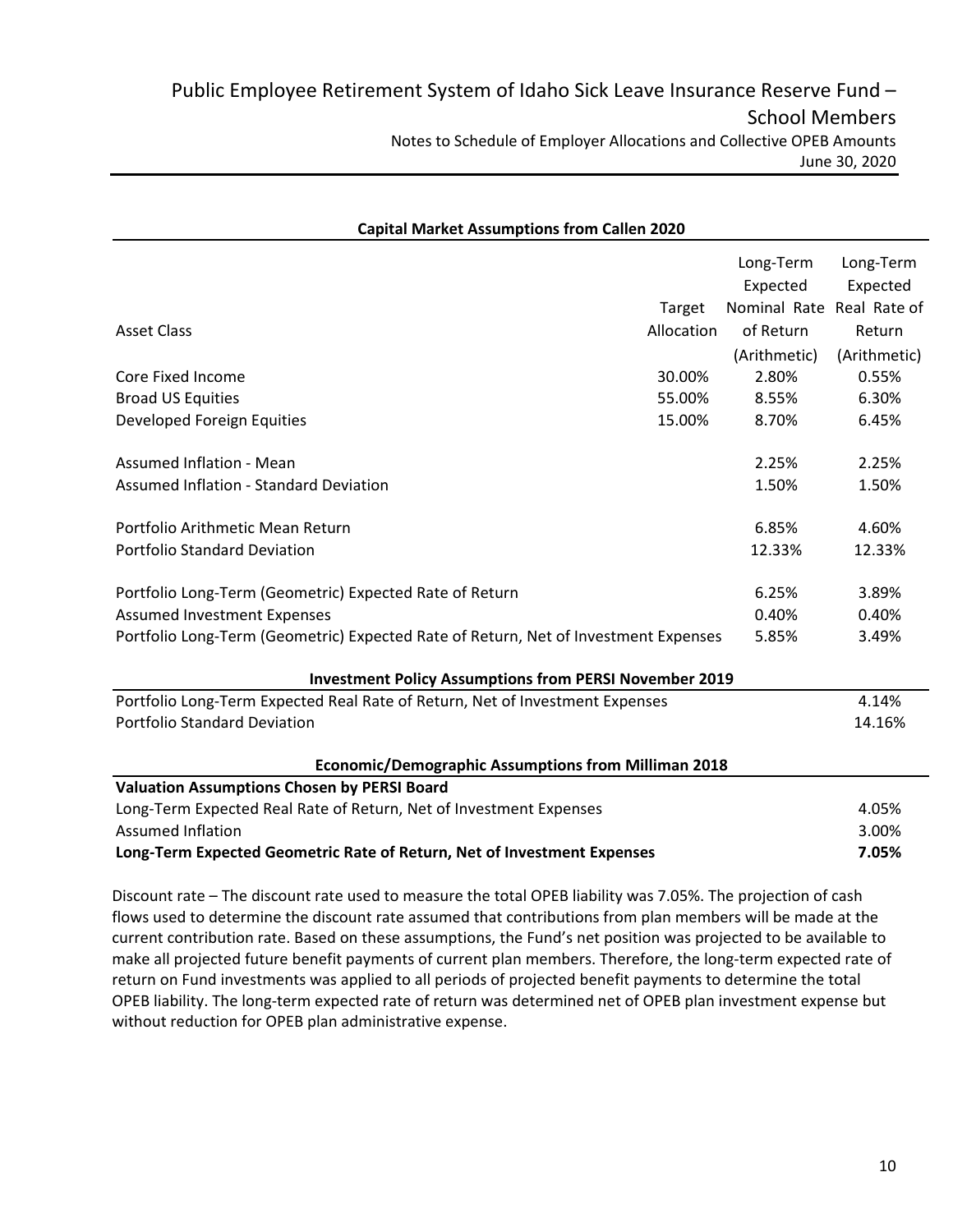# Public Employee Retirement System of Idaho Sick Leave Insurance Reserve Fund – School Members Notes to Schedule of Employer Allocations and Collective OPEB Amounts June 30, 2020

Sensitivity of the net OPEB liability (asset) to changes in the discount rate – The following presents the net OPEB liability (asset) of the Fund's employers calculated using the discount rate of 7.05% as well as what the employer's liability (asset) would be if it were calculated using a discount rate that is 1‐percentage point lower or 1‐percentage point higher than the current rate:

|                               | 1% Decrease<br>(6.05%) | <b>Current Discount</b><br>Rate (7.05%) |                 | 1% Increase<br>(8.05%) |
|-------------------------------|------------------------|-----------------------------------------|-----------------|------------------------|
| Employer's net OPEB liability | (107, 053, 453)        |                                         | (123, 130, 586) | (138,008,393)          |

# **Deferred Inflow of Resources and Deferred Outflow of Resources**

Each employer will need to calculate two additional types of deferred outflows of resources and deferred inflows of resources which are employer specific amounts. These amounts relate the (1) net impact from changes in proportion (allocation percentage) between the periods; and (2) contributions made to the plan subsequent to the measurement date and before the end of the employer's reporting period.

# **Plan OPEB Expense (Expense Offset)**

Plan OPEB expense consists of changes that are expensed immediately. The following table provides the detail of the plan OPEB expense (expense offset):

| Service costs and interest<br>Expected investment return<br>Administrative expenses                                                                                        | 26,421,983<br>(24, 180, 580)<br>72.369 |
|----------------------------------------------------------------------------------------------------------------------------------------------------------------------------|----------------------------------------|
| Amortization of difference between expected and actual experience<br>Amortization of changes of assumptions<br>Amortization of net difference between projected and actual | 2,320,046<br>(3,921,427)               |
| investment earnings on OPEB Plan investments                                                                                                                               | 240,582                                |
| Plan OPEB expense (expense offset)                                                                                                                                         | 952,973                                |

The amortization period is based on the remaining expected service lives of all employees that are provided with OPEB through the System determined at the beginning of the measurement period. The amortization period was calculated at 8.9 years. The amortization of the net difference between projected and actual investment earnings on OPEB plan investments is amortized over a closed 5-year period inclusive of this fiscal year.